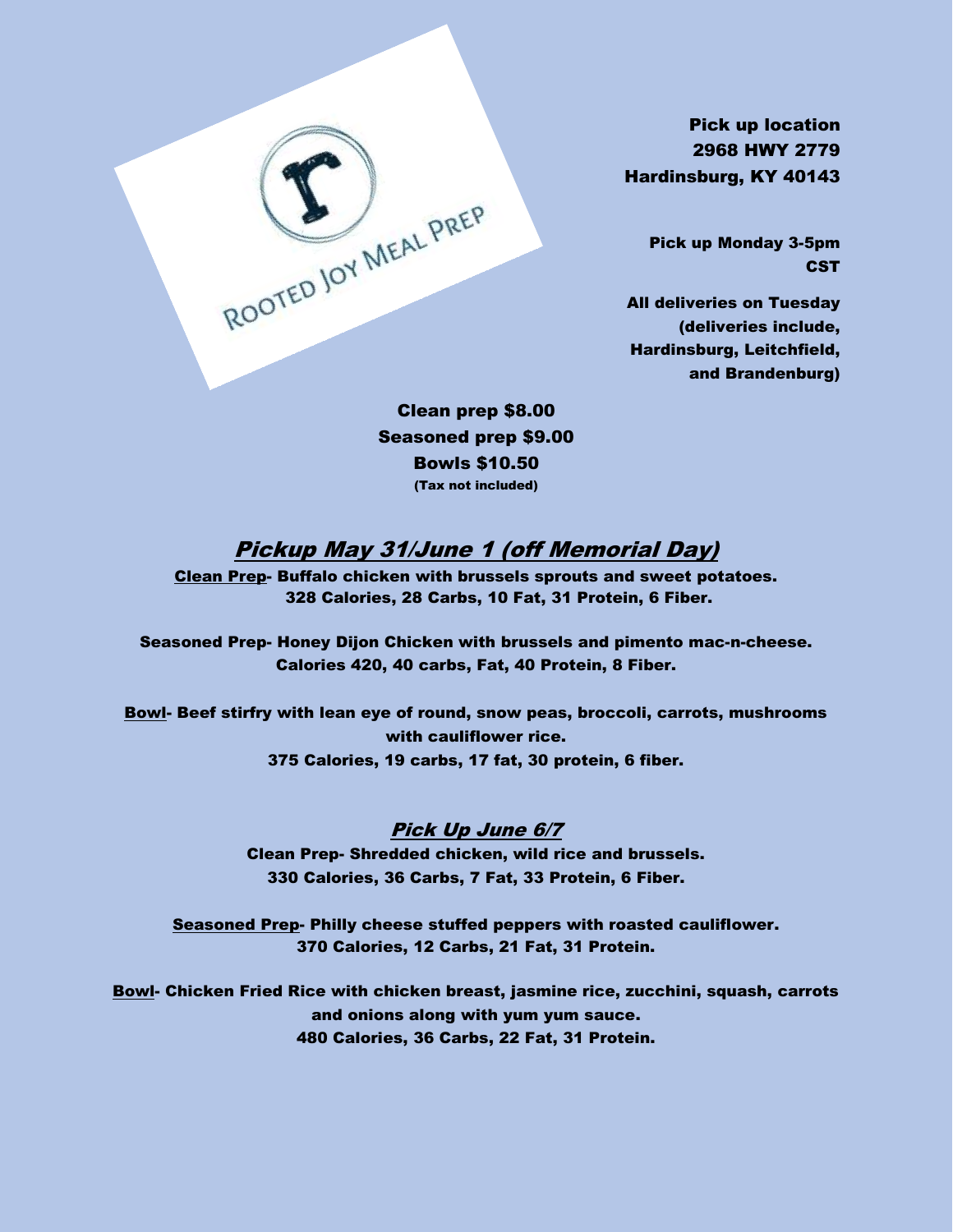### Pickup June 13/14

Clean Prep-Seasoned ground turkey, roasted carrots and peas. 270 Calories, 19 Carbs, 9 Fat, 27 Protein, 3 Fiber.

Seasoned prep- BBQ chicken with broccoli/cauliflower salad. 310 Calories, 5 Carbs, 16 Fat, 35 Protein, 2 Fiber.

Chicken Alfredo Bowl- Seasoned chicken, roasted broccoli, spaghetti squash, cherry tomatoes, and alfredo sauce. 460 Calories, 17 Carbs, 24 Fat, 40 Protein, 7 Fiber.

### Pickup June 20/21

Clean Prep- Shredded Paprika Thighs, jasmine rice, and steamed beans. 365 Calories, 46 Carbs, 4 Fat, 28 Protein, 4 Fiber.

Seasoned Prep- Maple garlic pork loin, with roasted broccoli, and quinoa. 390 Calories, 35 Carbs, 14 Fat, 27 Protein.

Bowl- Bacon Jam Burger Bowl with local beef, bacon jam, power greens, onion and pickles. 480 Calories, 23 Carbs, 25 fat, 30 Protein.

# Pickup June 28/29 (Tues/Wed)

Clean Prep- Seasoned beef, jasmine rice, and peas. 410 Calories, 45 Carbs, 10 Fat, 30 Protein, 3 Fiber.

Seasoned Prep- Honey Jalapeno Chicken with pasta salad and green beans 419 Calories, 47 Carbs, 7 Fat, 42 Protein.

Bowl- Chicken tender bowl with chicken breast crusted in gluten free pretzels, kale, tomatoes, pickled onions, and hot bacon dressing. 430 Calories, 22 Carbs, 16 Fat, 42 Protein.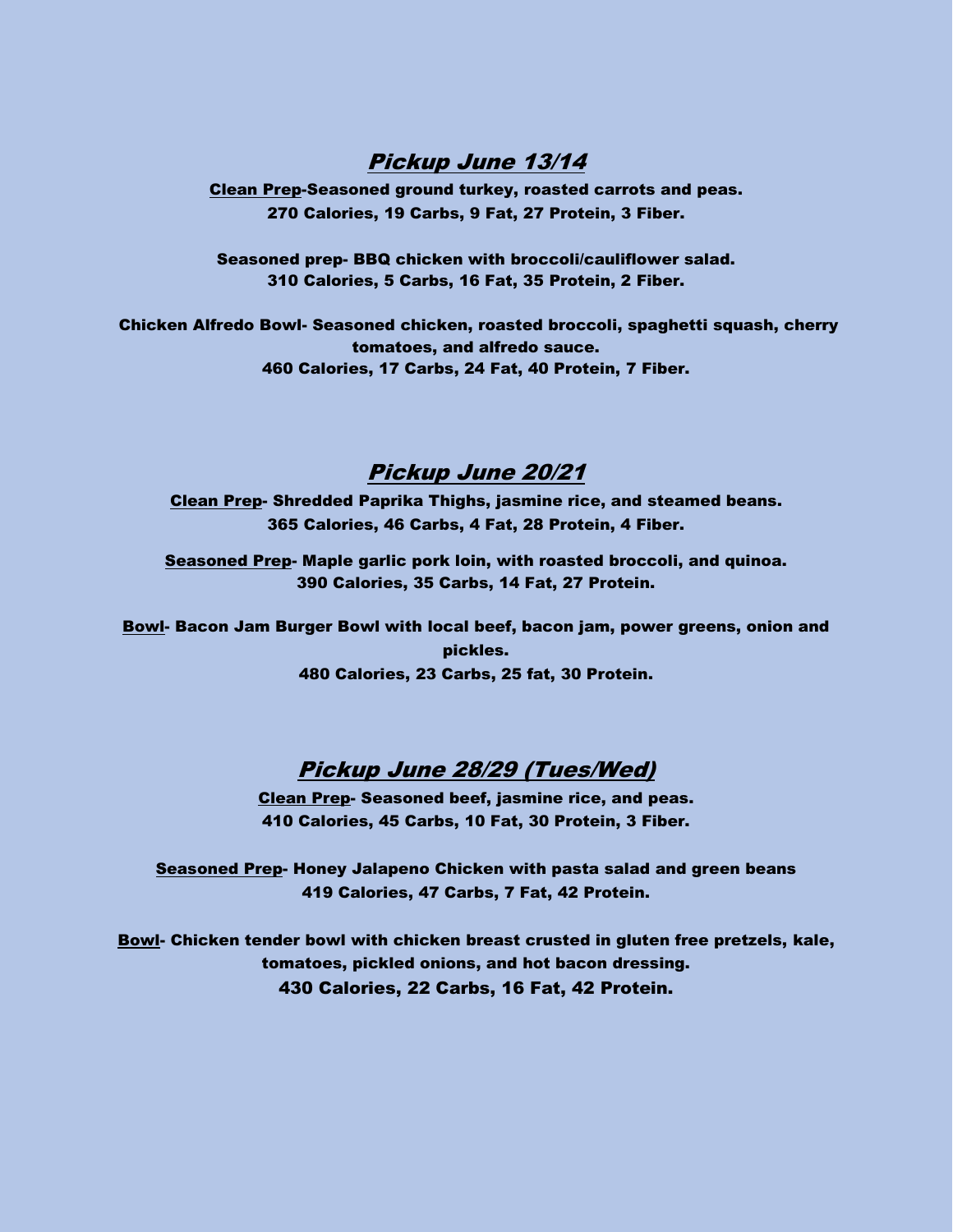# Breakfast

**Vegan Overnight oats - \$8.00 (2 servings)** 

Cinnamon Roll Oats Per serving 243 Calories, 42 Carbs, 4 Fat, 17 Protein.

Lemon Blueberry Oats Per serving 231 Calories, 37 Carbs, 7 Fat, 8 Protein.

Egg Cups- \$9.00 (1-2 servings) Eggs benedict cups- with Canadian bacon, poached egg and hollandaise sauce. 284 Calories, 3 Carbs, 16 Fat, 29 Protein.

> Paleo Pioneer Gravy Eggs (1-2 servings) 358 Calories, 7 Carbs, 22 Fat, 28 Protein.

# Snacks

Vegan Monster Cookie Crumb Smoothie Bowl (Contains banana) 294 Calories, 55 Carbs, 11 Fat, 14 Protein Full order \$8.00 Half order \$4.00

Macro Peanut Butter Cranberry Bliss Bites 79 Calories, 9 Carbs, 4 Fat, 3 Protein Half order (10 serving) \$7.00 Full order (2 servings) \$14.00

### Macro

Cheesecake Per serving (2 servings) Calories 257, 17 Carbs, 7 Fat, 30 Protein Full cheesecake (1 servings) \$8.00

Macro Fruit Salad 200 Calories, 28 Carbs, 4 Fat, 19 Protein 1 serving \$5.00